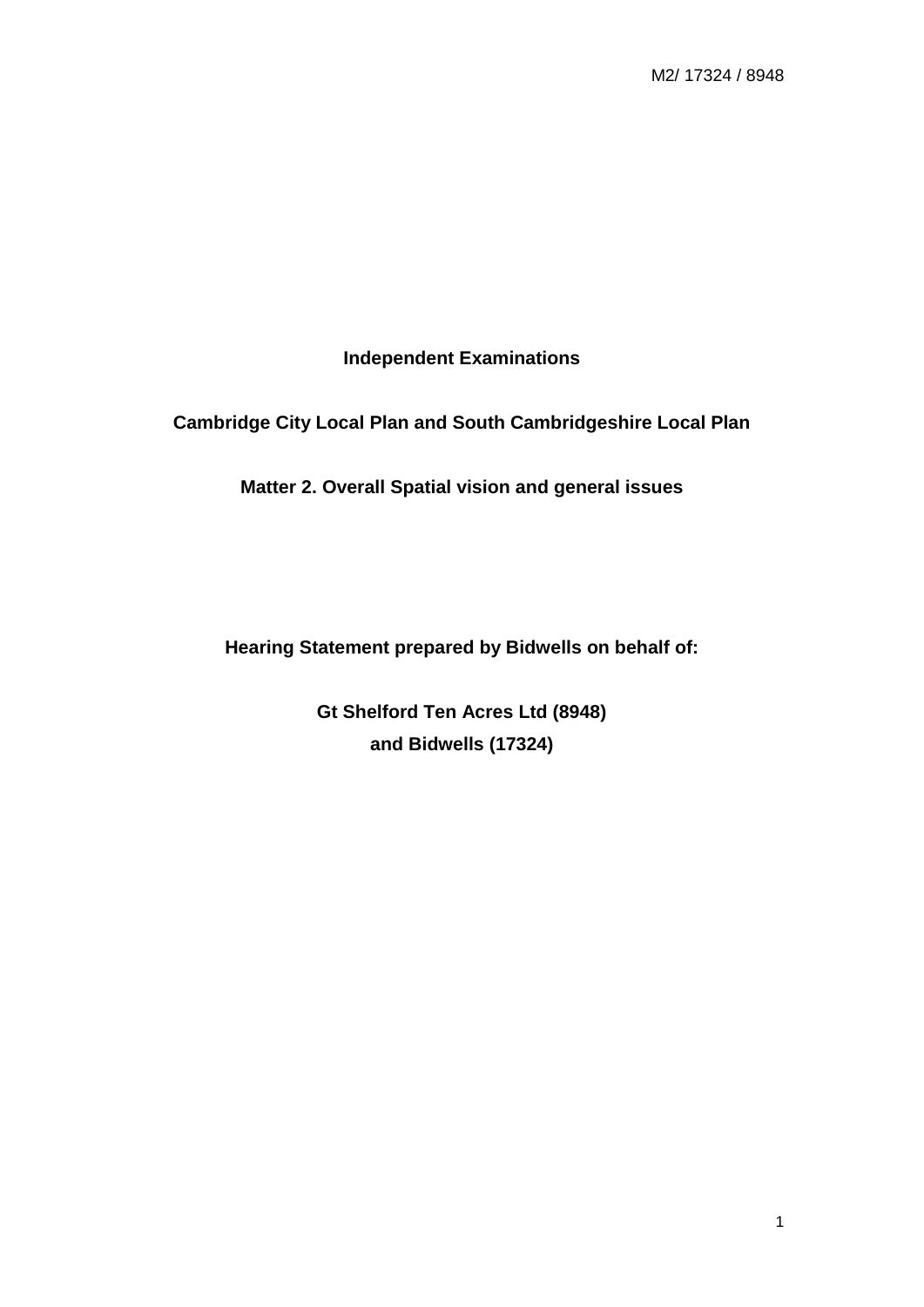# **Matter 2. Overall Spatial vision and general issues [South Cambridgeshire Submission Local Plan Policy S/6]**

*a. Is the overarching development strategy, expressed as the preferred sequential approach for new development, soundly based and will it deliver sustainable development in accordance with the policies of the National Planning Policy Framework?*

- 1. Our concerns in respect of the overarching development strategy as expressed within Policy S/6 of the South Cambridgeshire Submission Local Plan (and Policy 3 of the Cambridge City Local Plan relate to whether the strategy is sufficiently flexible and robust to enable it to deliver sufficient housing to meet objectively assessed needs.
- 2. Whilst we are in broad agreement with the continuation of the proposed development hierarchy and associated sequential preferred approach towards development within Cambridge and South Cambridgeshire, we remain concerned that the Policy will not adequately meet the objectively assessed housing needs of the area and is not the most appropriate strategy having regard to the evidence base.
- 3. As noted in our representations to Matter 3, it is considered that the amount of housing development that is being planned for with South Cambridgeshire (and Cambridge City) is insufficient to meet the objectively assessed housing needs of the District during the Plan period.
- 4. Moreover, in any event, it is considered that the location of new housing being proposed within the District is not appropriate in the context of the hierarchy in that:
	- i. Delivery of new housing is over-reliant upon the development of new settlements where delivery is dependent on significant infrastructure provision over which there is a high degree of uncertainty and,
	- ii. This approach will not help to address the rolling 5-year housing land supply requirements, particularly the current 5-year land supply deficit within the District.
	- iii. Insufficient regard has been given to the potential for further development in sustainable villages close to Cambridge and the valuable contribution development in such locations could make to ensuring delivery of sufficient housing in a sustainable manner. As a result, further suitable, deliverable sites should be identified in the more sustainable villages such as the Rural Centres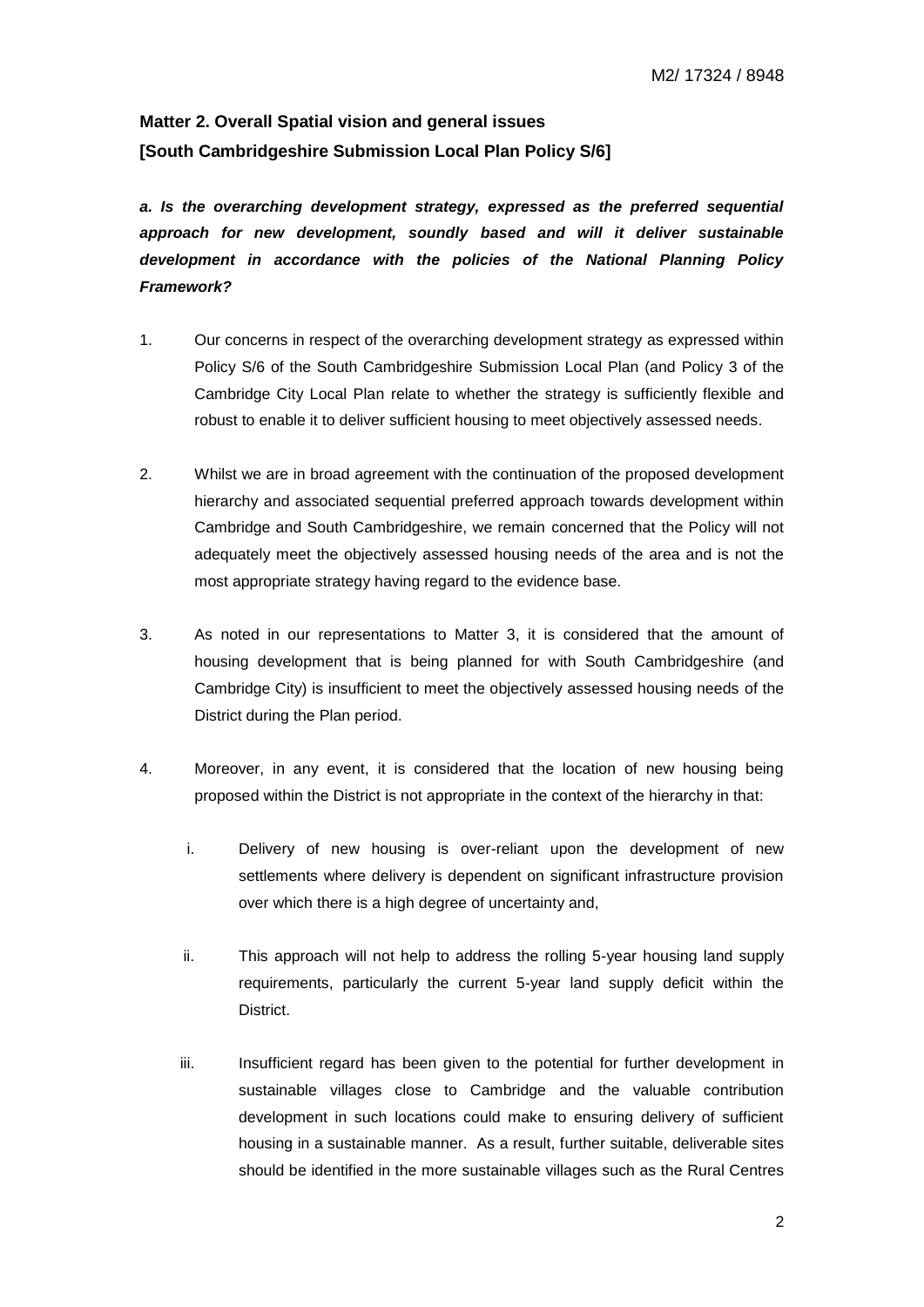and Minor Rural Centres and, if required, certain Group Villages in order to help support local services and facilities and help to maintain flexibility in housing delivery.

5. We elaborate on each of these points in turn below.

### **i) Over-reliance on New Settlements**

6. The Development Strategy for South Cambridgeshire as detailed within Policy S/6 is heavily reliant on the delivery of housing within New Settlements. The tables below illustrate the distribution of development across the hierarchy and compare this with the distribution of development within the 2003 Cambridgeshire Structure Plan (Ref: RD/AD/010) from where the preferred sequential approach emanates.

## **Table 1. Housing Distribution across the sequential development hierarchy for Cambridge and South Cambridgeshire**

|                                  | <b>Existing</b><br><b>Completions</b><br>and<br><b>Commitments</b> | <b>Sites</b><br><b>New</b><br><b>Cambridge</b> | <b>New Sites</b><br><b>South</b><br><b>Cambs</b> | <b>Total</b> | <b>Submission</b><br><b>Local Plans</b><br>$\%$ | <b>Structure</b><br>Plan % |
|----------------------------------|--------------------------------------------------------------------|------------------------------------------------|--------------------------------------------------|--------------|-------------------------------------------------|----------------------------|
| Cambridge<br>Urban Area          | 3,285                                                              | 3,324                                          | $\mathbf 0$                                      | 6,611        | 20                                              | 27                         |
| Edge of<br>Cambridge             | 11.361                                                             | 430                                            | 100                                              | 11.891       | 35                                              | 25                         |
| <b>New</b><br><b>Settlements</b> | 5.965                                                              | $\Omega$                                       | 4.370                                            | 10,335       | 31                                              | 18                         |
| Villages                         | 3,853                                                              | 0                                              | 895                                              | 4,748        | 14                                              | 30                         |
| <b>Total</b>                     | 24,466                                                             | 3,754                                          | 5,365                                            | 33,585       | 100                                             | 100                        |

|                            |  | Table 2. Housing Distribution across the sequential development hierarchy for South |  |  |
|----------------------------|--|-------------------------------------------------------------------------------------|--|--|
| <b>Cambridgeshire only</b> |  |                                                                                     |  |  |

|                         | <b>Existing</b><br><b>Completions</b><br>and<br><b>Commitments</b> | <b>Sites</b><br><b>New</b><br><b>South Cambs</b> | <b>Total</b> | <b>Submission</b><br><b>Local Plans</b> | <b>Structure</b><br>Plan % |
|-------------------------|--------------------------------------------------------------------|--------------------------------------------------|--------------|-----------------------------------------|----------------------------|
| Cambridge Urban<br>Area | $\Omega$                                                           | 0                                                | $\Omega$     | $\Omega$                                | 10                         |
| Edge of Cambridge       | 4.211                                                              | 100                                              | 4.311        | 22                                      | 12                         |
| <b>New Settlements</b>  | 5,965                                                              | 4,300                                            | 10,265       | 53                                      | 30                         |
| Villages                | 3,853                                                              | 860*                                             | 4,748        | 24                                      | 48                         |
| <b>Total</b>            | 14,029                                                             | 5,295                                            | 19,289       | 100                                     | 100                        |

\* Note, the 895 referred to in first table on page 20 of the South Cambridgeshire Local Plan is incorrect and does not relate to the housing trajectory.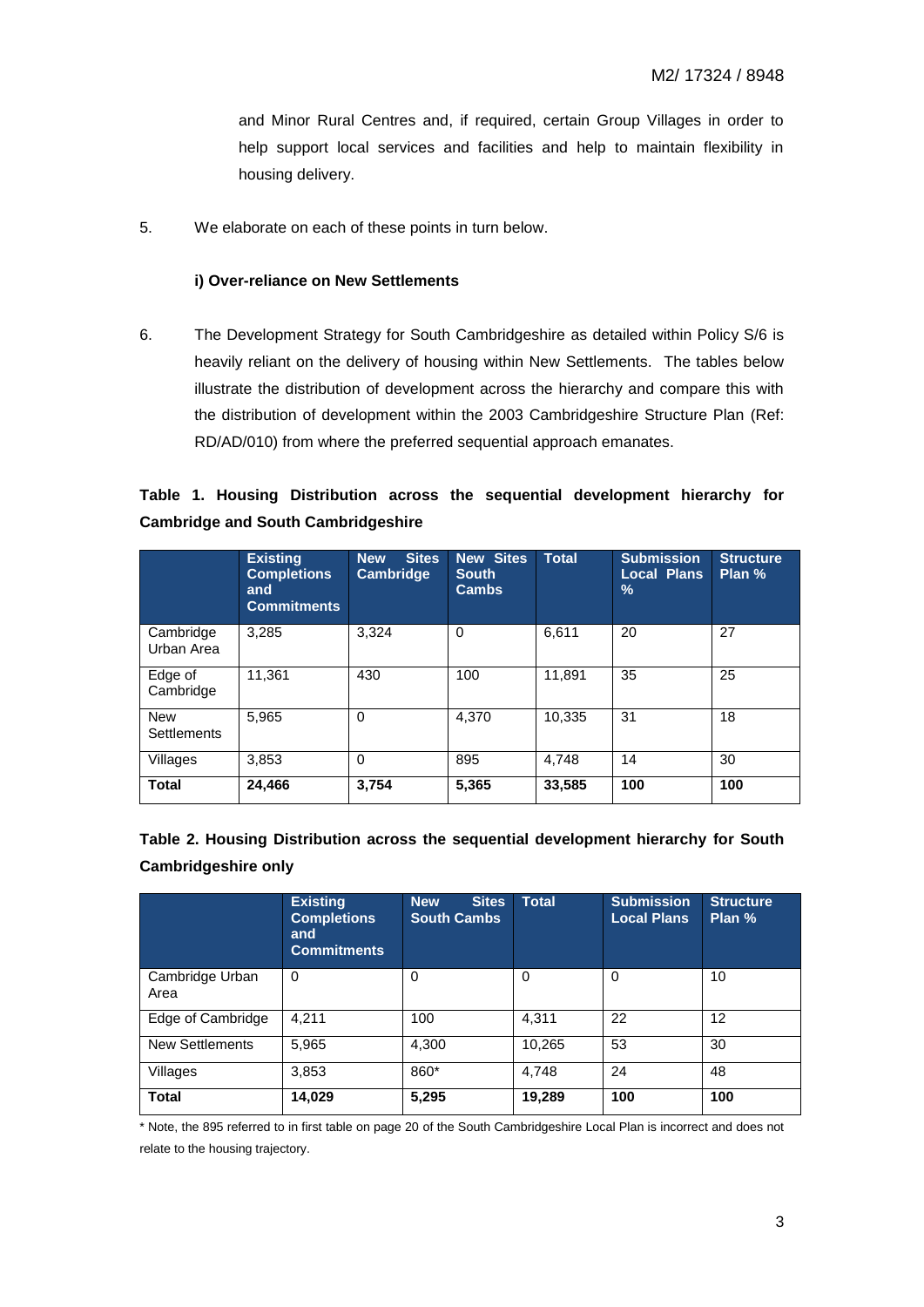- 7. It is clearly evident from these tables that the reliance on development within New Settlements as part of the development strategy for South Cambridgeshire has grown from the previous strategy. The proposed development strategy now relies on over half of all the dwellings required to meet South Cambridgeshire's housing needs within new settlements. It is also evident that, whilst the proportion of development proposed for the Cambridge Urban Area / Edge of Cambridge sites remains similar to the previous strategy, the proposed role of the villages has diminished with less than a quarter of the District's housing needs and little more than 10% of the two Authorities' overall housing requirement being met in such locations.
- 8. We would stress that paragraph 14 of the NPPF requires Local Plans to meet obiectively assessed needs, "with sufficient flexibility to adapt to rapid change." Similarly, paragraph 173 of the NPPF advises that Plans should be deliverable. We consider that the development strategy's over-reliance on delivery of housing development within new settlements is not robust or deliverable and will put at risk housing delivery within the District over the Plan period.
- 9. The significant reliance on new settlements places the housing supply in a precarious position as any difficulties or delays to the delivery of one or more such developments will inevitably expose the Council to a significant shortfall in housing supply and the related impact of having a shortfall against their five-year supply requirement.<sup>1</sup> Indeed, this issue is illustrated by the delays in the delivery of Northstowe since it's identification for growth in the 2003 Structure Plan and the resultant impact on the Council's annual housing delivery and 5-year housing land supply position. The increasing reliance now placed on new settlements as part of the development strategy will only serve to increase the risks of this situation continuing to occur over the Plan period.
- 10. Indeed, given that development at Waterbeach and Bourn requires a further plan process to adopt an AAP before it can be progressed through applications the lead-in times are unrealistic based on past performance (i.e. at Northstowe) and the scale of new homes that will be delivered within the plan period is considered to be too optimistic.
- 11. Moreover, the Submission Local Plan's over-reliance on larger strategic sites ensures that the delivery of the Plan's housing requirements is unduly dependent on just a few sites with the majority of the new housing being provided in just a few locations.

1

<sup>1</sup> It should be noted that in a recent case it was considered appropriate to measure the 5-year housing land supply against the housing trajectory of the Local Plan (South Northamptonshire Council v SSCLG (2014) EWHC (Admin) 573). If this approach were to be applied when a new settlement is delayed compared to its proposed commencement on the housing trajectory, the implications for the 5-year housing land supply would be considerable.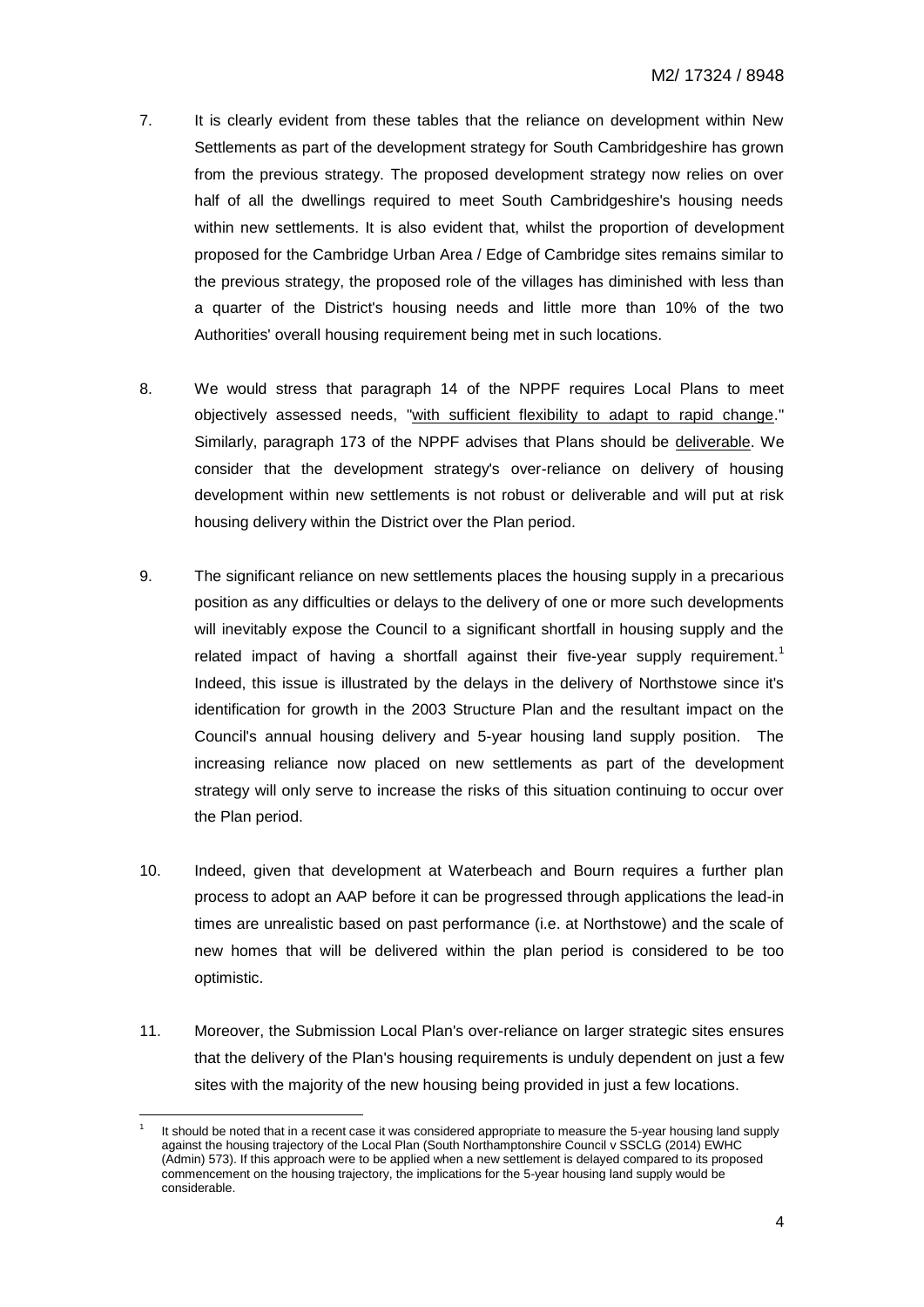- 12. We therefore have concerns regarding the deliverability of a new settlement growth strategy within the Plan period 2031. New settlements have long lead-in times and the authorities acknowledge that new settlements could only deliver housing late in the Local Plan period. New settlements have major infrastructure requirements, especially in their early stages. This infrastructure is not just 'engineering' infrastructure such as transport and utilities, but also social infrastructure such as schools, health facilities and libraries. It is unlikely that infrastructure will be in place from 'day one'.
- 13. In addition to the above deliverability issues relating to new settlement proposals there is a major question of the massive cost in terms of hundreds of millions of pounds which needs to be provided to plan and install the necessary physical infrastructure to service the new settlement proposals. Not only will there be no returns on the development for a very long time but affordable housing will not be provided in a timely fashion and the necessary social infrastructure base will be absent in the early development phases.
- 14. The Council's approach ignores the extensive work undertaken by SCDC to undertake 'Housing Needs Assessments' for many villages within the District to understand what the needs are for each village, including the extent and type of housing need. Much of this identified need will not be met by the 'new settlement' approach; particularly the need to provide affordable housing to meet a local need such as to provide housing for families with a connection to a village.

#### **5-year Land Supply**

14. South Cambridgeshire District Council has an acknowledged shortfall against its fiveyear housing land supply requirement. This has been identified within recent appeal decisions in relation to sites at Bannold Road [Ref: APP/W0530/A/13/2209166] (RD/Strat/340) and Cody Road, Waterbeach [Ref: APP/W0530/A/13/2207961] (RD/Strat/330). Issued in June 2014, these decisions clearly demonstrate that SCDC does not have a demonstrable supply of land to provide five years' worth of housing as required by paragraph 47 of the NPPF. Furthermore, the decisions highlighted that there are unmistakeable errors in the calculation of the District's 5-year housing land supply requirement, most critically the calculation of the correct buffer to be applied. Taking account of these appeal decisions, it is calculated that the Council has a 5-Year Housing Land Supply of approximately 4.1 years supply.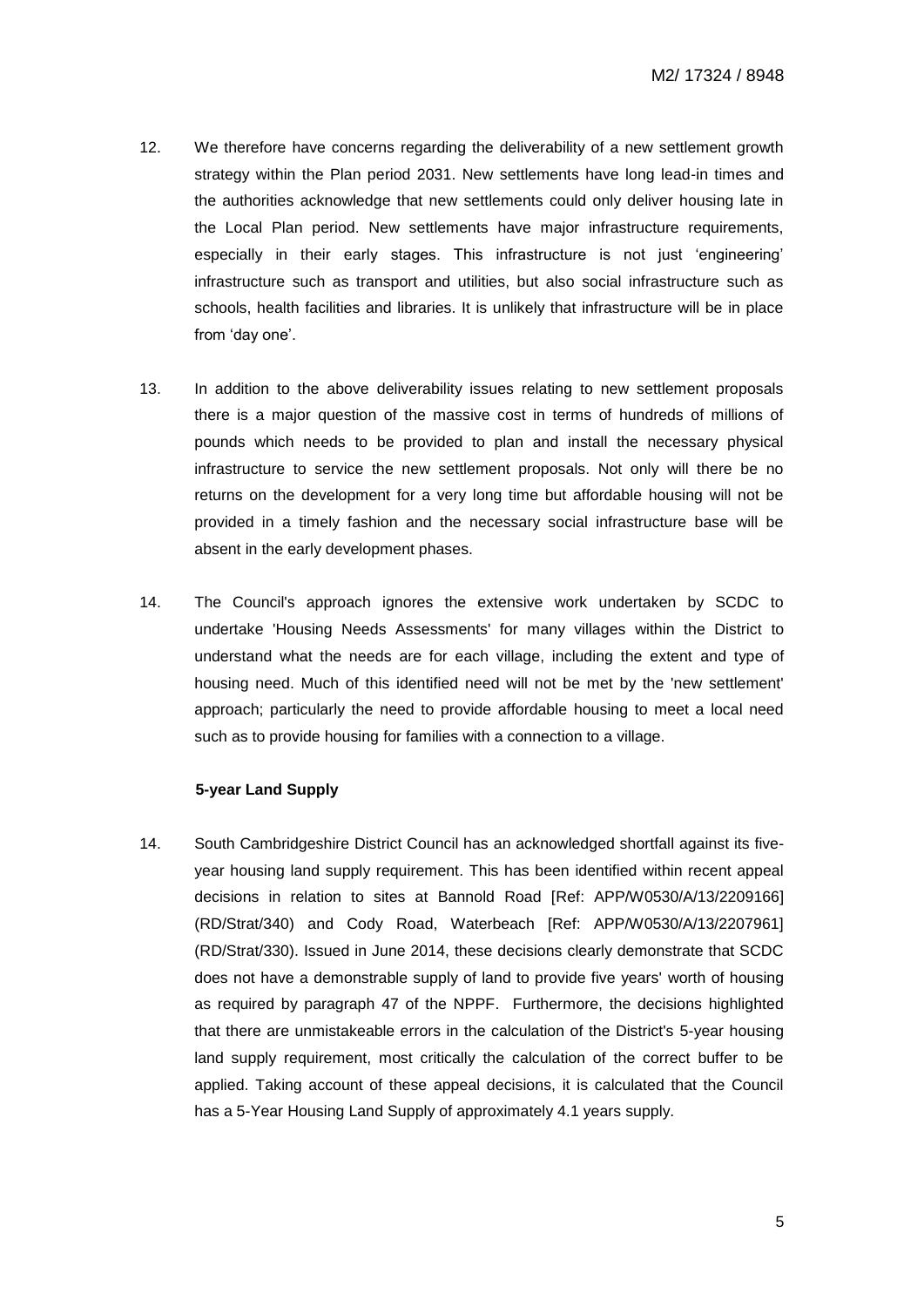- 15. It is important to emphasise that the Council's failure to meet its annual housing delivery requirements (The Council has met its annual requirement only one year in the last twelve, which suggests a persistent under delivery) and to maintain a five year housing land supply can be largely attributed to the over-reliance of the Council's current Local Plan on large strategic sites including the new settlement at Northstowe.
- 16. Clearly, any slight deviation in the assumed housing trajectory will further threaten the supply level and the Local Plan's over-reliance on new settlements is likely to create further pressure, particularly during the early part of the Plan period.
- 17. Moreover, our representations made in relation to Matter 3 suggest that the proposed housing requirement of 19,000 dwellings is insufficient to meet the objectively assessed needs and that a higher level of housing growth of 24,400 new dwellings should be provided for by the plan. This will clearly have a significant knock-on effect on the five-year supply. To achieve housing delivery in South Cambridgeshire which meets or exceeds the five-year supply requirement is largely dependent on the large strategic scale developments in South Cambridgeshire.
- 18. It is considered that the more sustainable villages could perform a valuable role in helping to ensure that the Council has a more responsive and deliverable supply of land to help address these five-year land supply issues moving forward.

#### **Sustainable Villages**

- 19. In this context, we consider that insufficient regard has been given to the potential for further development in sustainable villages close to Cambridge and the valuable contribution development in such locations could make to ensuring delivery of sufficient housing in a sustainable manner. As a result, further suitable, deliverable sites should be identified in the more sustainable villages such as the Rural Centres and Minor Rural Centres and, if required, certain Group Villages in order to help support local services and facilities and help to maintain flexibility in housing delivery.
- 20. SCDC's approach to new development in the District currently provides only 16% of the new housing for SCDC at the villages, amounting to 860 dwellings, 540 (63%) of which will be at Sawston. Whilst sustainable development is a key principle of the NPPF, it is considered that some development at the larger and better located villages can be sustainable. Indeed, some village development can help sustain those villages and bring investment to local services, facilities and infrastructure. Conversely, ignoring the role of villages places a strangle-hold on them and prevents investment projects coming forward.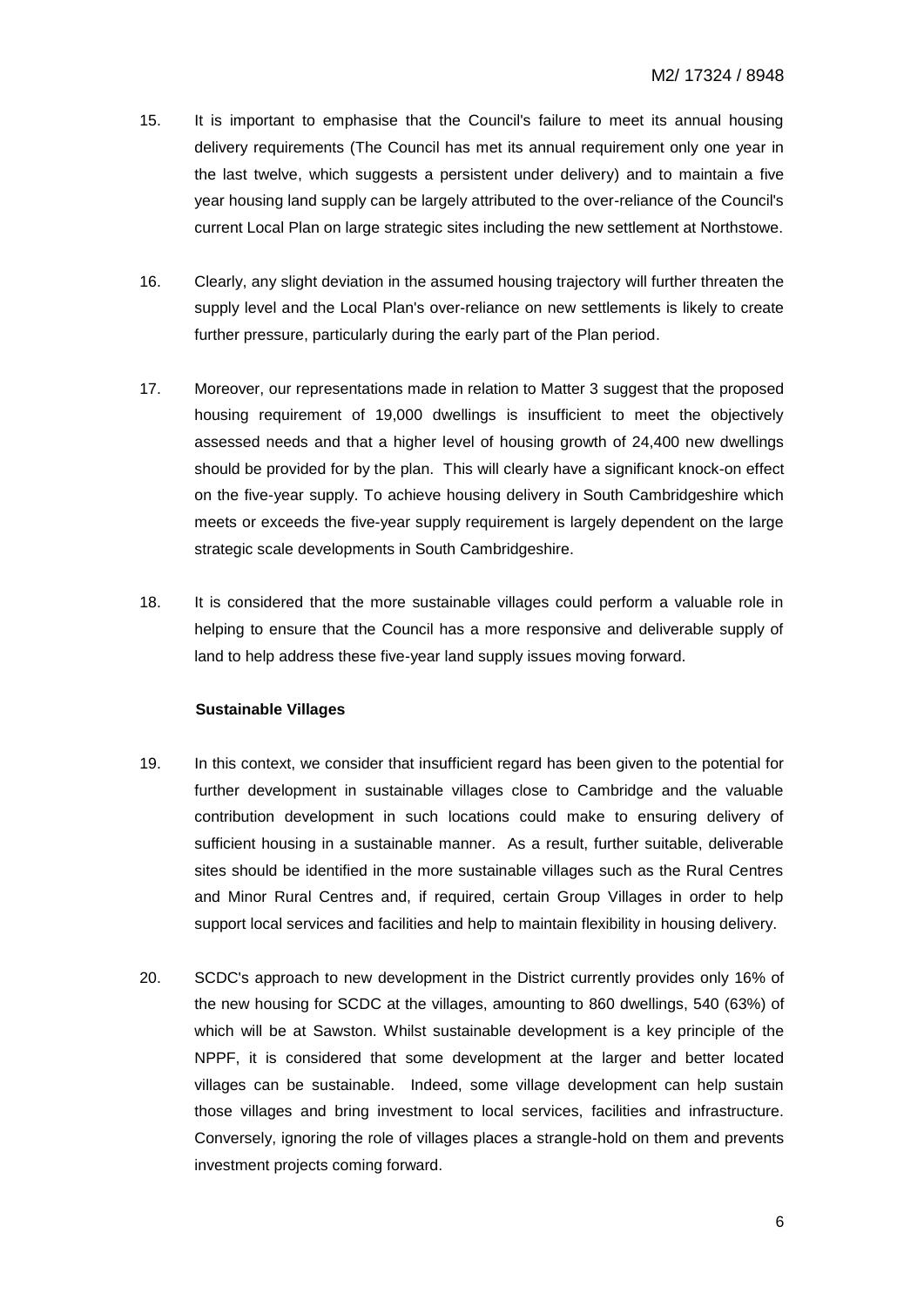- 21. Nonetheless, the Plan fails to direct any new development to a number of sustainable villages within the District despite the sustainable villages being identified by the Council's Settlement Hierarchy and Village Classification Report (2012) (Ref: RD/Strat/240). As a result, the sustainability of the villages is threatened by the lack of development opportunities, and thereby investment opportunities, to help support and improve facilities. For example a large number of Public Houses have closed or are struggling to remain viable; more custom to support such facilities would be of benefit.
- 22. Whilst it is understood that the distribution of housing across the hierarchy must be underpinned by the need to provide sustainable development it is considered that the villages have a greater role to play in meeting identified housing needs in a flexible and responsive manner at the larger villages, so long as the allocation is of an appropriate scale and it can bring benefits to help support service provision within that village.
- 23. By including more small sites within the larger villages there would be a more diverse and flexible supply of housing land which is deliverable without extensive infrastructure burdens. This would help to ensure that there is a rolling 5-year land supply including a 20% buffer to take account of past under-delivery, particularly in the event that there are further delays in the delivery of the new settlements and other strategic sites.

#### **Conclusion**

24. We therefore consider that the proposed distribution of development across the sequential development hierarchy is insufficiently flexible and robust to ensure housing delivery is reasonably assured over the plan period. The approach is therefore not positively prepared, not consistent with national policy, not justified having regard to the evidence base and is unsound.

### *c. Are the Plans founded on a robust and credible evidence base?*

25. We have significant concerns that there are fundamental flaws in the Council's evidence base, particularly in relation to the Strategic Housing Market Assessment (SHMA) (Ref: RD/Strat/090) and specifically the objective assessment of housing needs provided within Chapter 12 of the SHMA and the CCC Technical Report (Ref RD/Strat/080).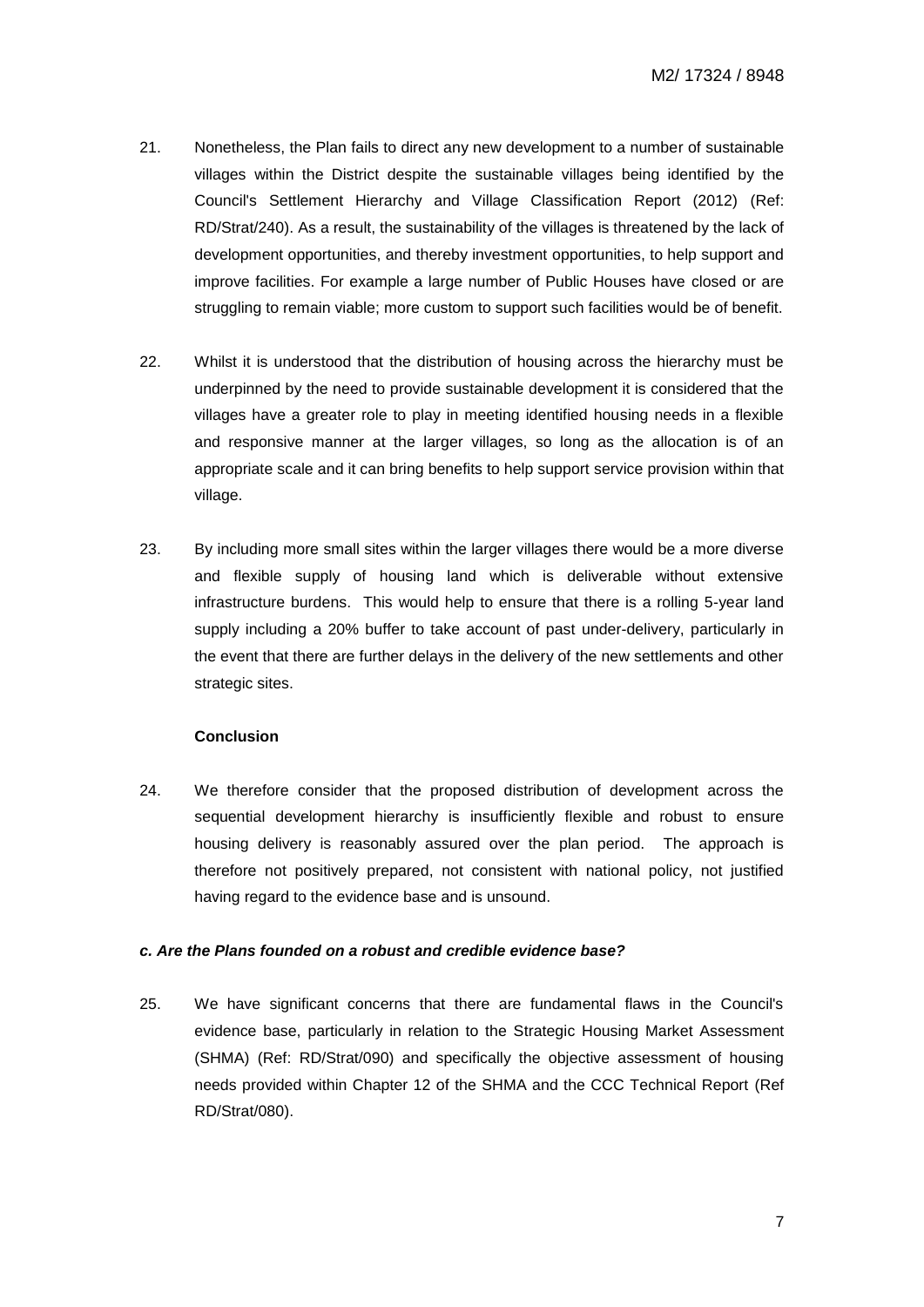- 26. Paragraphs 158 and 159 of the NPPF emphasises the importance of using a proportionate evidence base and require that local planning authorities should ensure that the Local Plan is based on adequate, up-to-date and relevant evidence and that their assessment of and strategies for housing, employment and other uses are integrated, and take full account of relevant market and economic signals.
- 27. Paragraph 159 of the NPPF goes on to highlight that local planning authorities should prepare a Strategic Housing Market Assessment to assess their full housing needs and should identify the scale and mix of housing and the range of tenures that the local population is likely to need over the plan period which:
	- meets household and population projections, taking account of migration and demographic change;
	- addresses the need for all types of housing, including affordable housing and the needs of different groups in the community; and
	- caters for housing demand and the scale of housing supply necessary to meet this demand.
- 28. In assessing housing needs the NPPG recommends that the ONS Sub National Population Projections (SNPP) and the DCLG Sub National Household Projections (SNHP) are used as the starting point for determining housing need. However, the NPPG recognises that these should not be used in isolation and the assessment should take account such as local changes in migration, age structure and employment trends. In addition, NPPG recommends that housing market signals are considered such as land prices, house prices, rents, affordability, rate of development and overcrowding.
- 29. In this context, we consider that there are a number of flaws in the methodology for the Demographic Projections produced by Cambridgeshire County Council Research Group (CCCRG) which provide the underlying basis for the Council's proposed housing requirement. The approach adopted is not consistent with the guidance within the National Planning Practice Guidance and fails to adhere to the requirements of the NPPF in a number of respects. In particular, we consider that the SHMA and associated Technical Report on Population, Housing and Employment forecasts:
	- Fails to set out and apply a robust methodology for the calculation of population or household projections. Instead it simply draws a population trend line through the 2001 and 2011 Census to 2031 and then applies a very simple population to household ratio.